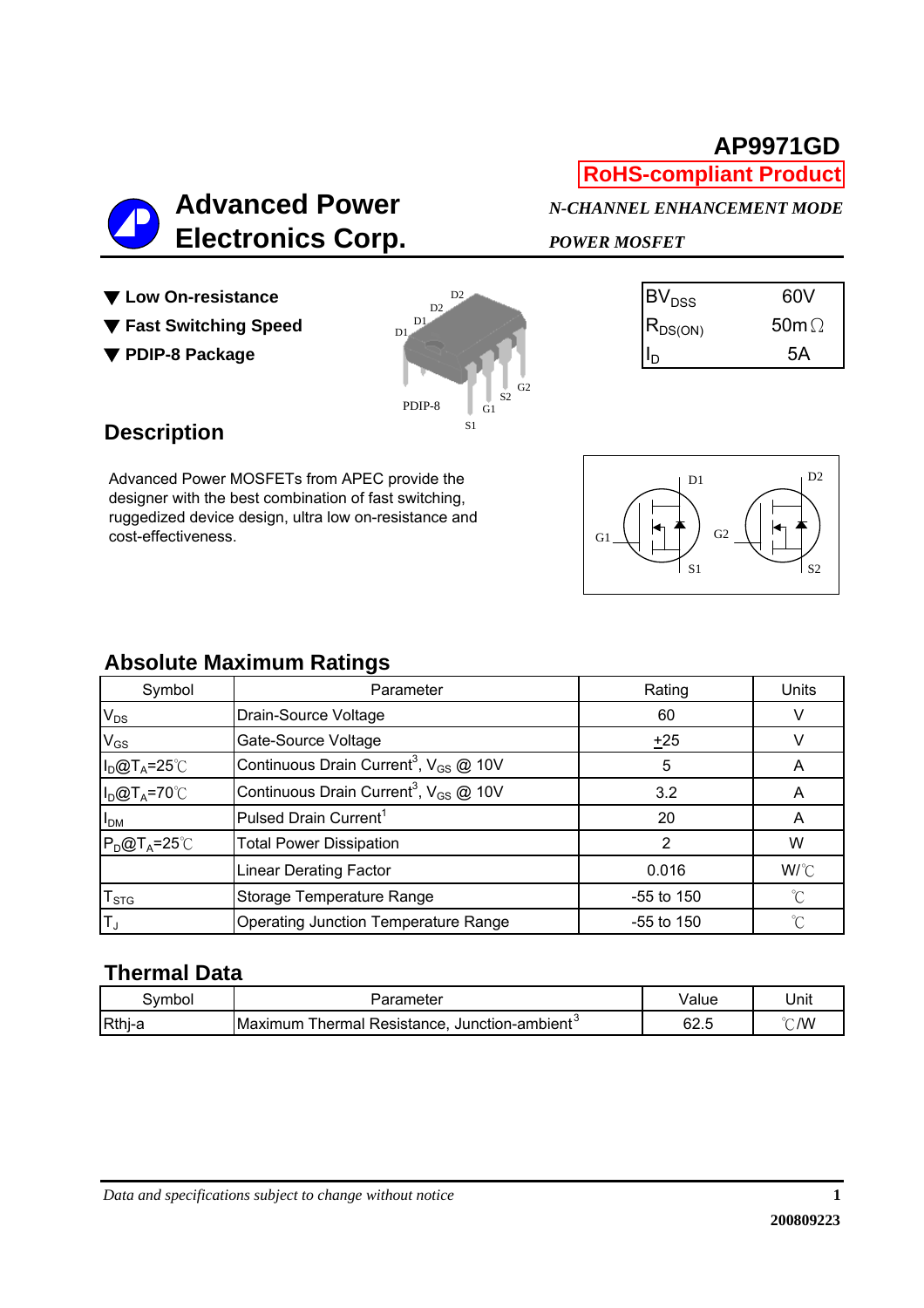

# **Electrical Characteristics@Tj =25o C(unless otherwise specified)**

| Symbol                                               | Parameter                                                                                     | <b>Test Conditions</b>                      | Min.                     | Typ. | Max.           | Units        |
|------------------------------------------------------|-----------------------------------------------------------------------------------------------|---------------------------------------------|--------------------------|------|----------------|--------------|
| $BV_{DSS}$                                           | Drain-Source Breakdown Voltage                                                                | $V_{GS}$ =0V, I <sub>D</sub> =250uA         | 60                       |      |                | V            |
| $\Delta$ BV <sub>DSS</sub> / $\Delta$ T <sub>i</sub> | Breakdown Voltage Temperature Coefficient Reference to 25℃, I <sub>D</sub> =1mA               |                                             | $\blacksquare$           | 0.06 | $\blacksquare$ | $V^{\circ}C$ |
| $R_{DS(ON)}$                                         | Static Drain-Source On-Resistance <sup>2</sup>                                                | $V_{GS}$ =10V, $I_D$ =5A                    | $\overline{\phantom{a}}$ |      | 50             | $m\Omega$    |
|                                                      |                                                                                               | $V_{GS} = 4.5V$ , $I_D = 2.5A$              |                          |      | 60             | $m\Omega$    |
| $V_{GS(th)}$                                         | Gate Threshold Voltage                                                                        | $V_{DS}$ = $V_{GS}$ , I <sub>D</sub> =250uA | 1                        |      | 3              | V            |
| $g_{\rm fs}$                                         | <b>Forward Transconductance</b>                                                               | $V_{DS} = 10V$ , $I_D = 5A$                 |                          | 7    |                | S            |
| $I_{DSS}$                                            | Drain-Source Leakage Current                                                                  | $V_{DS}$ =60V, $V_{GS}$ =0V                 |                          |      | 1              | uA           |
|                                                      | Drain-Source Leakage Current (T <sub>i</sub> =70°C) V <sub>DS</sub> =48V, V <sub>GS</sub> =0V |                                             |                          |      | 25             | uA           |
| $I_{GSS}$                                            | Gate-Source Leakage                                                                           | $V_{GS} = +25V$                             |                          |      | $+100$         | nA           |
| $\mathsf{Q}_{\mathsf{g}}$                            | Total Gate Charge <sup>2</sup>                                                                | $ID=5A$                                     | $\overline{\phantom{a}}$ | 32.5 |                | nC           |
| $\mathsf{Q}_{\mathsf{gs}}$                           | Gate-Source Charge                                                                            | $V_{DS} = 48V$                              |                          | 4.9  |                | nC           |
| $Q_{gd}$                                             | Gate-Drain ("Miller") Charge                                                                  | $V_{GS}$ =10V                               | $\blacksquare$           | 8.8  |                | пC           |
| $t_{d(on)}$                                          | Turn-on Delay Time <sup>2</sup>                                                               | $V_{DS} = 30V$                              |                          | 9.6  |                | ns           |
| $t_r$                                                | <b>Rise Time</b>                                                                              | $ID=5A$                                     |                          | 10   |                | ns           |
| $t_{d(\text{off})}$                                  | <b>Turn-off Delay Time</b>                                                                    | $RG=3.3\Omega,VGS=10V$                      | $\blacksquare$           | 30   |                | ns           |
| $t_f$                                                | Fall Time                                                                                     | $R_D = 6 \Omega$                            | $\blacksquare$           | 5.5  |                | ns           |
| $C_{\text{iss}}$                                     | Input Capacitance                                                                             | $V_{GS} = 0V$                               | $\overline{\phantom{a}}$ | 1560 |                | рF           |
| $C_{\rm oss}$                                        | Output Capacitance                                                                            | $V_{DS} = 25V$                              |                          | 156  |                | рF           |
| $C_{\rm rss}$                                        | Reverse Transfer Capacitance                                                                  | $f=1.0$ MHz                                 |                          | 110  |                | рF           |

### **Source-Drain Diode**

| Symbol       | Parameter                       | <b>Test Conditions</b>                 | Min.                     | Typ. | Max. | Units |
|--------------|---------------------------------|----------------------------------------|--------------------------|------|------|-------|
| $V_{SD}$     | Forward On Voltage <sup>2</sup> | $I_{\rm s}$ =1.6A, V <sub>GS</sub> =0V |                          |      | 1 າ  |       |
| <b>I</b> trr | Reverse Recovery Time           | $IS=5A, VGS=0V,$                       | $\overline{\phantom{0}}$ | 29.2 | -    | ns    |
| Qrr          | Reverse Recovery Charge         | $dl/dt = 100A/\mu s$                   | -                        | 48   | -    | пC    |

#### **Notes:**

1.Pulse width limited by Max. junction temperature.

2.Pulse width <300us , duty cycle <2%.

3. Mounted on 1 in<sup>2</sup> copper pad of FR4 board ;90℃/W when mounted on min. copper pad.

THIS PRODUCT IS SENSITIVE TO ELECTROSTATIC DISCHARGE, PLEASE HANDLE WITH CAUTION. USE OF THIS PRODUCT AS A CRITICAL COMPONENT IN LIFE SUPPORT OR OTHER SIMILAR SYSTEMS IS NOT AUTHORIZED. APEC DOES NOT ASSUME ANY LIABILITY ARISING OUT OF THE APPLICATION OR USE OF ANY PRODUCT OR CIRCUIT DESCRIBED HEREIN; NEITHER DOES IT CONVEY ANY LICENSE UNDER ITS PATENT RIGHTS, NOR THE RIGHTS OF OTHERS. APEC RESERVES THE RIGHT TO MAKE CHANGES WITHOUT FURTHER NOTICE TO ANY PRODUCTS HEREIN TO IMPROVE RELIABILITY, FUNCTION OR DESIGN.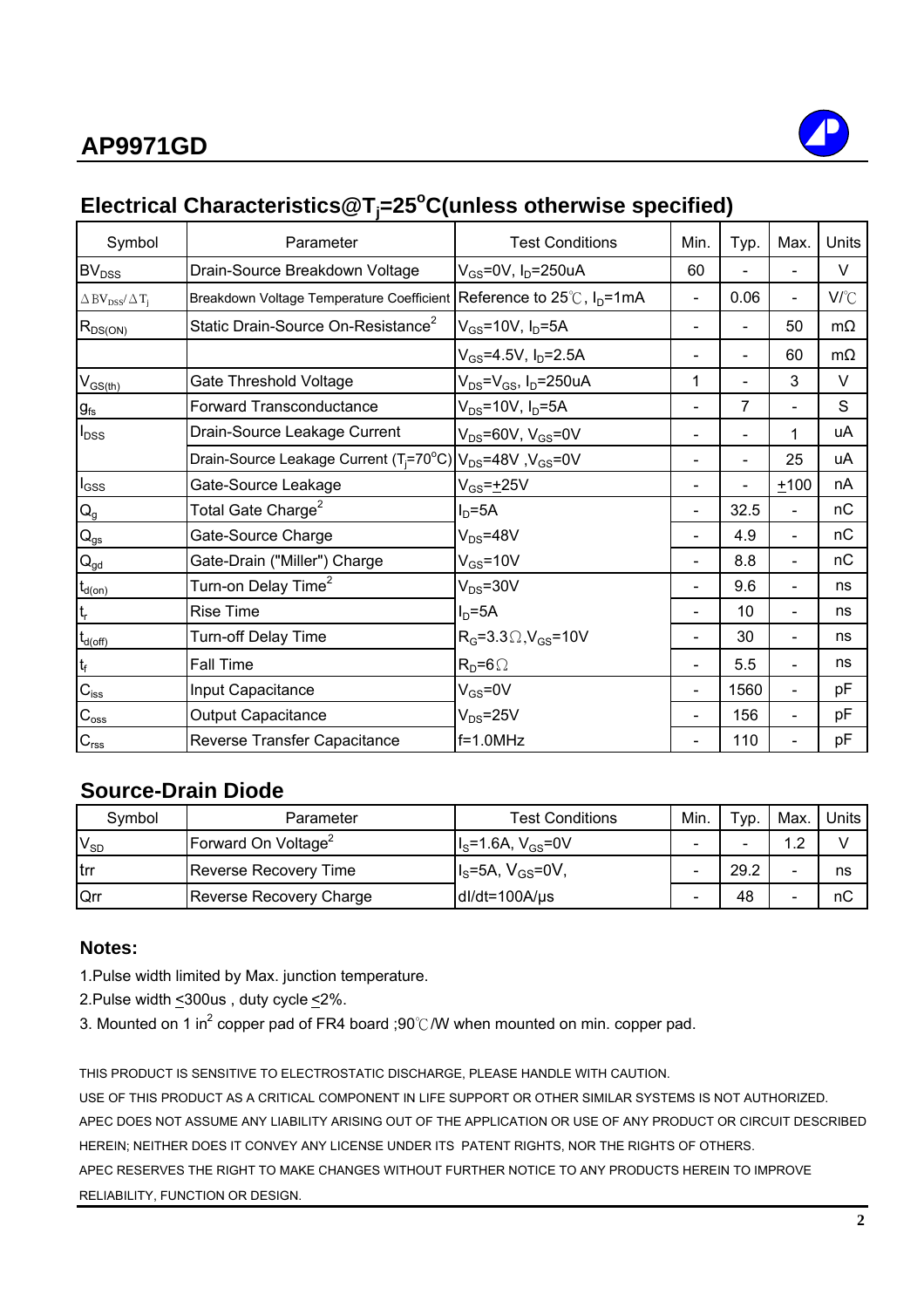# **AP9971GD**







Fig 3. On-Resistance v.s. Gate Voltage Fig 4. Normalized On-Resistance





 **Fig 1. Typical Output Characteristics Fig 2. Typical Output Characteristics**



 **v.s. Junction Temperature**



**Reverse Diode Junction Temperature**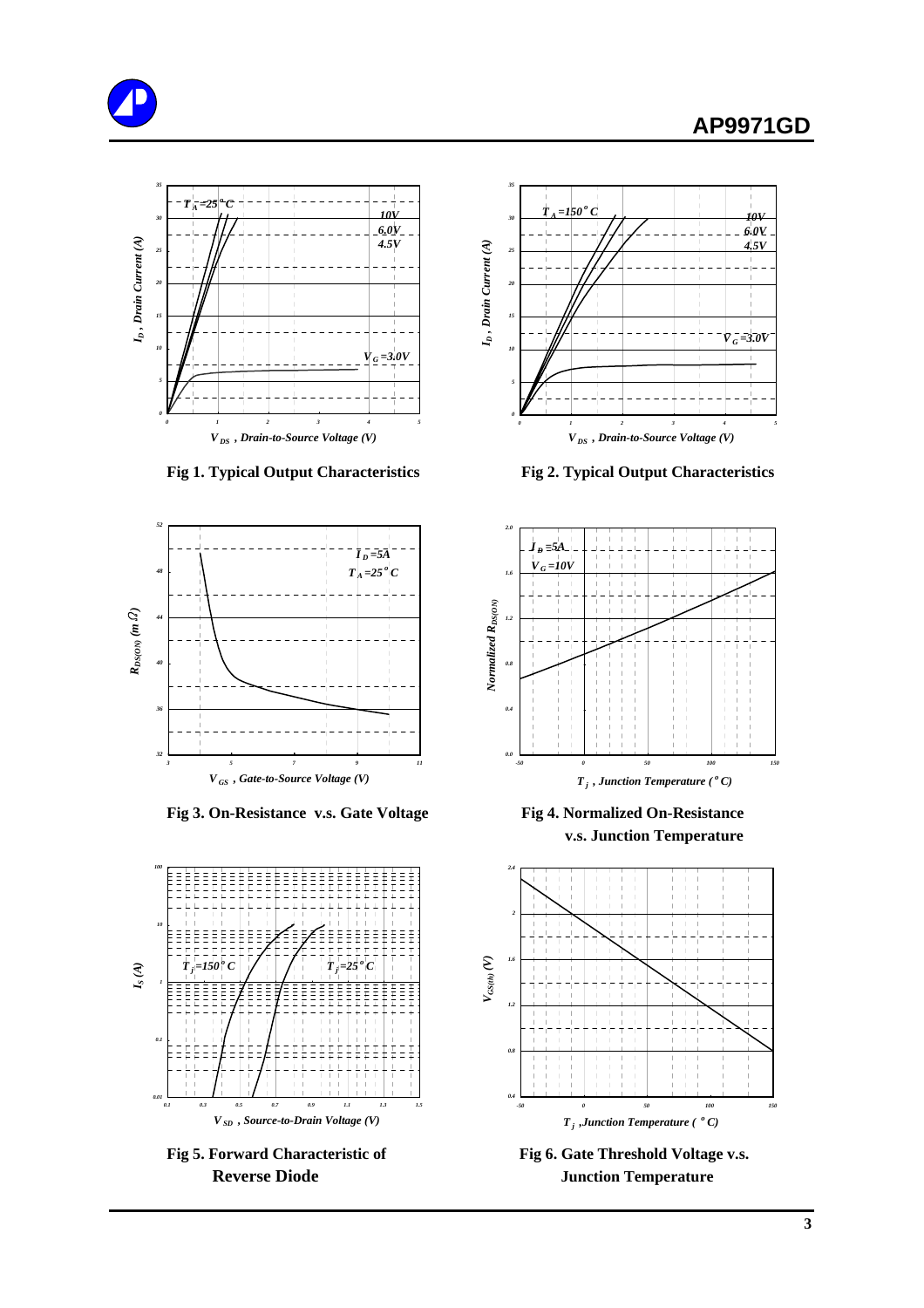# **AP9971GD**









**Fig 11. Switching Time Waveform Fig 12. Gate Charge Waveform** 



 **Fig 7. Gate Charge Characteristics Fig 8. Typical Capacitance Characteristics**



Fig 9. Maximum Safe Operating Area Fig 10. Effective Transient Thermal Impedance